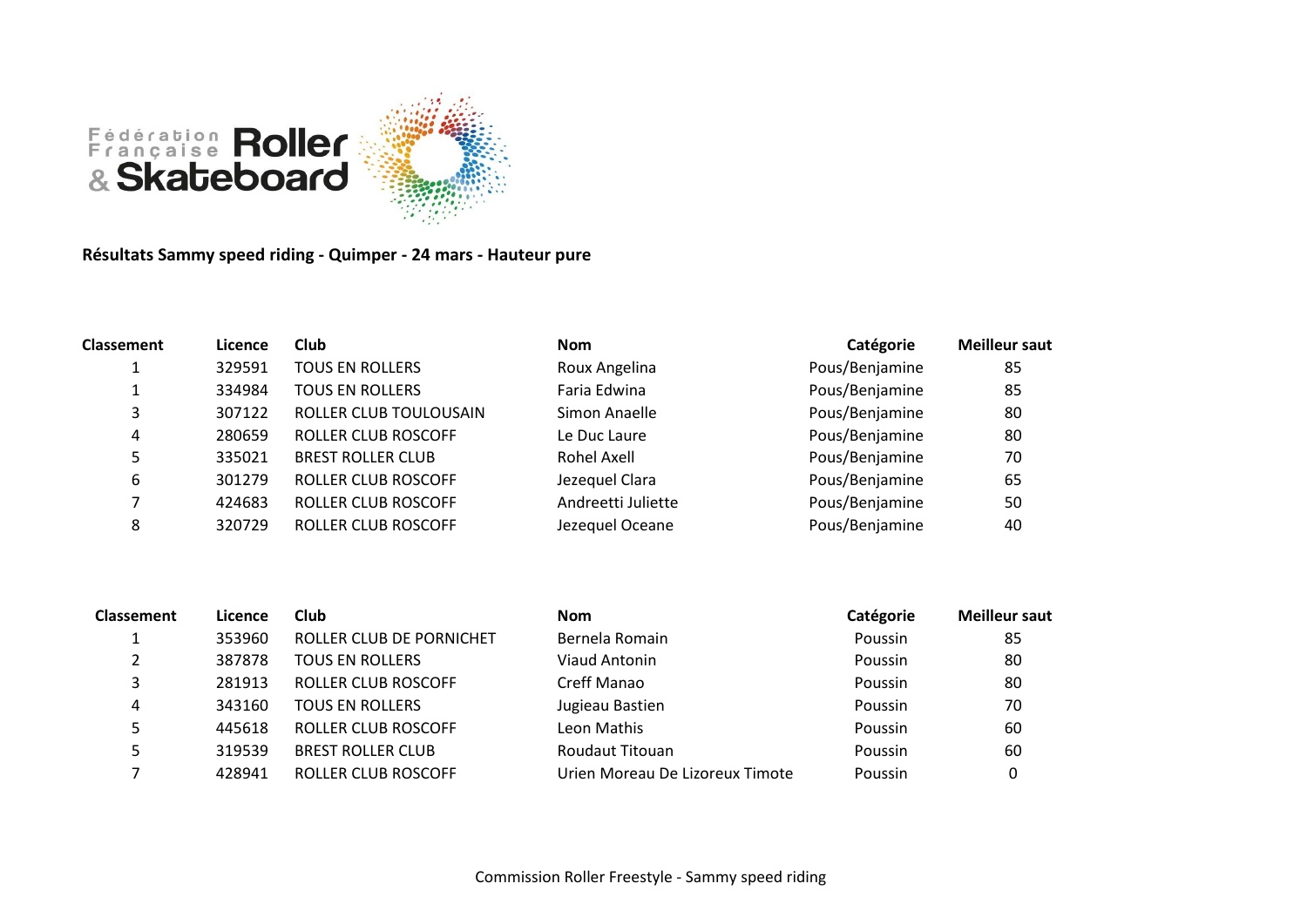| Licence | Club                     | <b>Nom</b>             | Catégorie                                         | <b>Meilleur saut</b> |
|---------|--------------------------|------------------------|---------------------------------------------------|----------------------|
| 234024  | ROLLER CLUB ROSCOFF      | <b>Grall Maxence</b>   | Benjamin                                          | 100                  |
| 383007  | <b>TOUS EN ROLLERS</b>   | Viaud Julien           | Benjamin                                          | 100                  |
| 304972  |                          |                        | Benjamin                                          | 100                  |
| 357833  | <b>TOUS EN ROLLERS</b>   | Auger Theo             | Benjamin                                          | 90                   |
| 336887  | ROLLER CLUB ROSCOFF      | <b>Thepaut Antoine</b> | Benjamin                                          | 70                   |
| 315065  | <b>BREST ROLLER CLUB</b> | Roudaut Mael           | Benjamin                                          | 70                   |
| 393903  | ROLLER CLUB ROSCOFF      | Mocaer Swann           | Benjamin                                          | 70                   |
| 413657  | <b>ROLLER SPORT REZE</b> | <b>Bourhis Hector</b>  | Benjamin                                          | 0                    |
| 396252  |                          | Frances Tuan           | Benjamin                                          | 0                    |
|         |                          |                        | ROLLING SK8 CLUB BIEVILLE BEUVILLE Bataille Timeo |                      |

| <b>Classement</b> | Licence | Club                         | <b>Nom</b>             | Catégorie | <b>Meilleur saut</b> |
|-------------------|---------|------------------------------|------------------------|-----------|----------------------|
|                   | 334998  | <b>TOUS EN ROLLERS</b>       | Faria Ornella          | M CJS F   | 90                   |
|                   | 307060  | <b>TOUS EN ROLLERS</b>       | <b>Baty Elea</b>       | M CJS F   | 90                   |
|                   | 347677  | ROLLER CLUB ROSCOFF          | Quillevere Celia       | M CJS F   | 85                   |
|                   | 281764  | ROLLER MAINE COEUR DE SARTHE | Jeandel Maeve          | M CJS F   | 80                   |
|                   | 435081  | $\overline{0}$               | Guillod Katia          | M CIS F   |                      |
|                   | 210361  | ROLLER CLUB DE PORNICHET     | <b>Rocher Mathilde</b> | M CJS F   |                      |

| <b>Classement</b> | Licence | Club                                                  | <b>Nom</b>             | Catégorie | <b>Meilleur saut</b> |
|-------------------|---------|-------------------------------------------------------|------------------------|-----------|----------------------|
|                   | 383353  | ROLLING SK8 CLUB BIEVILLE BEUVILLE Francois Alexandre |                        | Minime H  | 115                  |
| Γ.                | 329592  | <b>TOUS EN ROLLERS</b>                                | Jugieau Thibault       | Minime H  | 110                  |
| っ                 | 304366  | <b>TOUS EN ROLLERS</b>                                | <b>Rabillard Joris</b> | Minime H  | 110                  |
| 4                 | 330058  | <b>ROLLER SPORT REZE</b>                              | Ollivaux Mael          | Minime H  | 95                   |
| 4                 | 393008  | <b>ROLLER SPORT REZE</b>                              | Gouraud Jules          | Minime H  | 95                   |
| 6                 | 369799  | ROLLER CLUB DE PORNICHET                              | Piquet Alex            | Minime H  | 85                   |
|                   | 279615  | Patin club plabennecois                               | NIsSE lydian           | Minime H  | 0                    |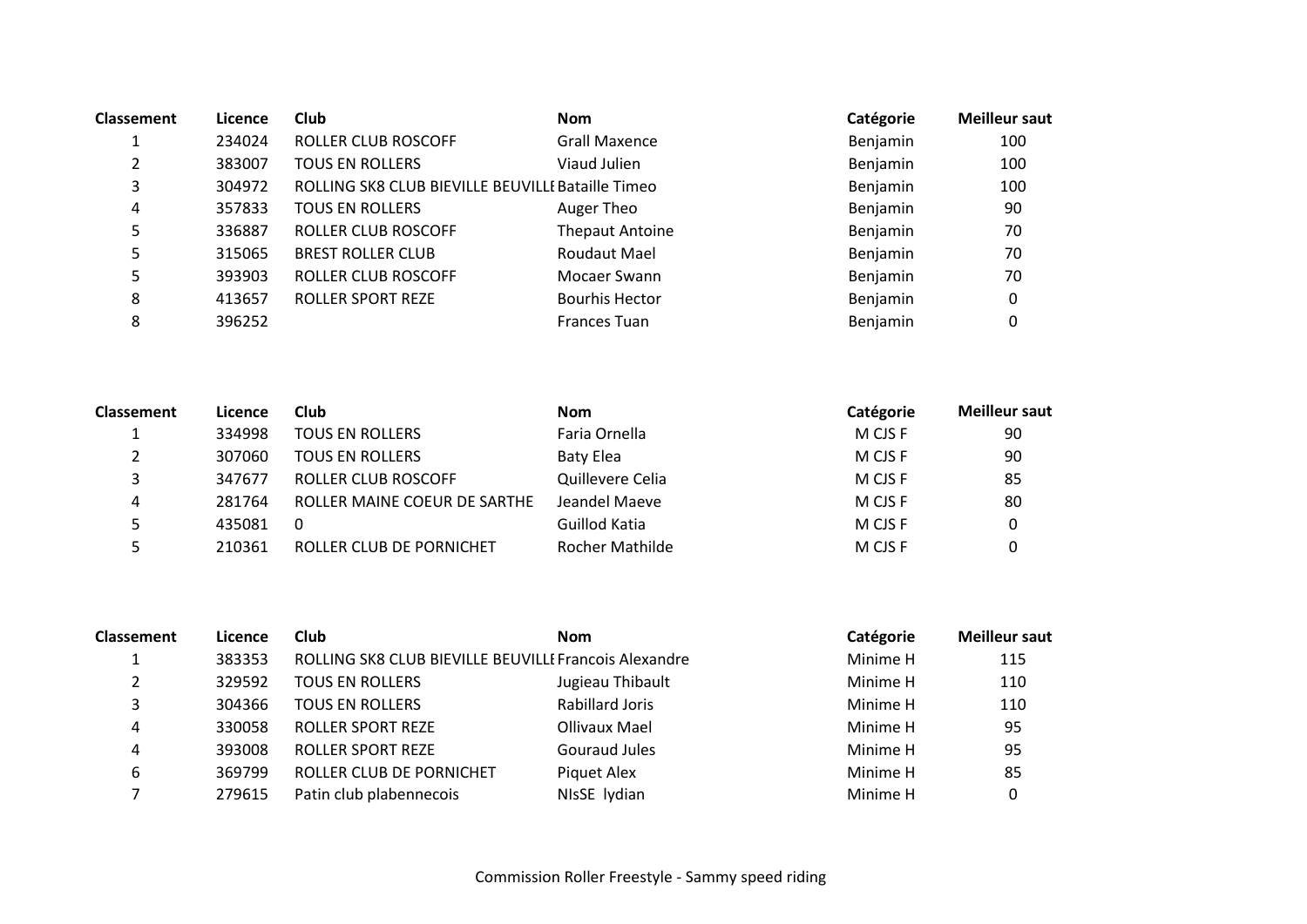| <b>Classement</b> | Licence | Club                     | <b>Nom</b>             | Catégorie | <b>Meilleur saut</b> |
|-------------------|---------|--------------------------|------------------------|-----------|----------------------|
|                   | 423682  | <b>ROUL MANS</b>         | <b>Brocard Andrew</b>  | JS H      | 130                  |
|                   | 185913  | ROLLER CLUB DE PORNICHET | Pouessel Romain        | JS H      | 125                  |
|                   | 111658  | ROLLER CLUB ROSCOFF      | Penlann Hugo           | JS H      | 125                  |
| 4                 | 290205  | <b>TOUS EN ROLLERS</b>   | <b>Dubreuil Maxime</b> | JS H      | 125                  |
|                   | 341535  | <b>TOUS EN ROLLERS</b>   | Coquelin Freddy        | JS H      | 115                  |
| 6                 | 369763  | <b>ROLLER SPORT REZE</b> | Barre Hugo             | JS H      | 110                  |
|                   | 333451  | <b>ROLLER SPORT REZE</b> | <b>Fulbert Matteo</b>  | JS H      | 100                  |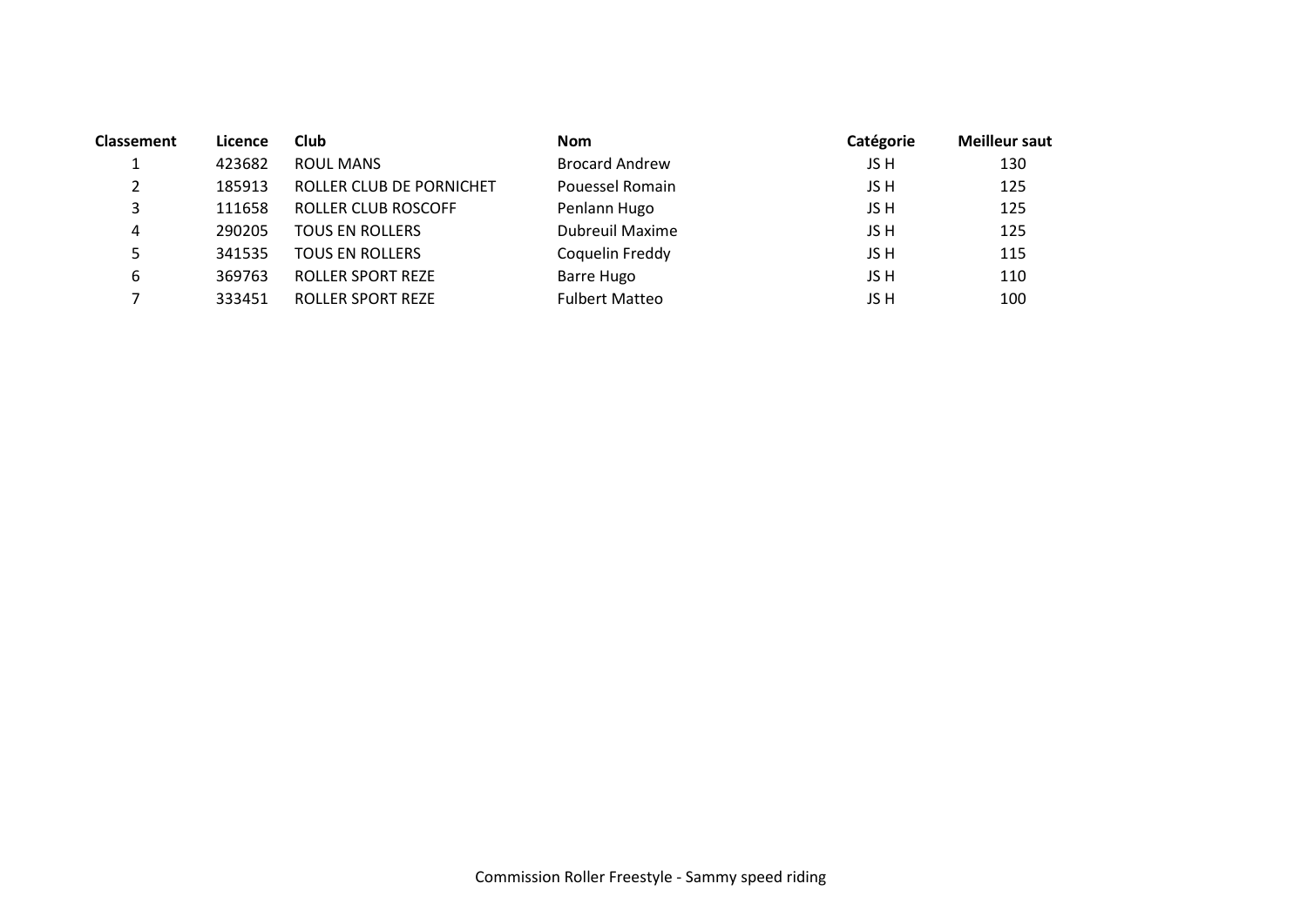

**Résultats Sammy speed riding - Quimper - 24 mars - Skatecross**

| Classement | Licence | Club                        | <b>Nom</b>         | Catégorie      |
|------------|---------|-----------------------------|--------------------|----------------|
|            | 280659  | ROLLER CLUB ROSCOFF         | Le Duc Laure       | Pous/Benjamine |
| 2          | 307122  | ROLLER CLUB TOULOUSAIN      | Simon Anaelle      | Pous/Benjamine |
| 3          | 334984  | <b>TOUS EN ROLLERS</b>      | Faria Edwina       | Pous/Benjamine |
| 4          | 329591  | <b>TOUS EN ROLLERS</b>      | Roux Angelina      | Pous/Benjamine |
| 5          | 320729  | ROLLER CLUB ROSCOFF         | Jezequel Oceane    | Pous/Benjamine |
| 6          | 335021  | <b>BREST ROLLER CLUB</b>    | <b>Rohel Axell</b> | Pous/Benjamine |
| 7          | 301279  | ROLLER CLUB ROSCOFF         | Jezequel Clara     | Pous/Benjamine |
| 8          | 279520  | <b>PATIN CLUB LESNEVIEN</b> | Arzur Sybille      | Pous/Benjamine |
| 9          | 424683  | ROLLER CLUB ROSCOFF         | Andreetti Juliette | Pous/Benjamine |

| <b>Classement</b> | Licence | <b>Club</b>              | <b>Nom</b>                   | Catégorie |
|-------------------|---------|--------------------------|------------------------------|-----------|
|                   | 343160  | <b>TOUS EN ROLLERS</b>   | Jugieau Bastien              | Poussin   |
| 2                 | 353960  | ROLLER CLUB DE PORNICHET | Bernela Romain               | Poussin   |
| 3                 | 387878  | <b>TOUS EN ROLLERS</b>   | Viaud Antonin                | Poussin   |
| 4                 | 281913  | ROLLER CLUB ROSCOFF      | Creff Manao                  | Poussin   |
| 5                 | 319539  | <b>BREST ROLLER CLUB</b> | <b>Roudaut Titouan</b>       | Poussin   |
| 6                 | 445618  | ROLLER CLUB ROSCOFF      | Leon Mathis                  | Poussin   |
|                   | 428941  | ROLLER CLUB ROSCOFF      | Urien Moreau De Lizoreux Tin | Poussin   |
|                   |         |                          |                              |           |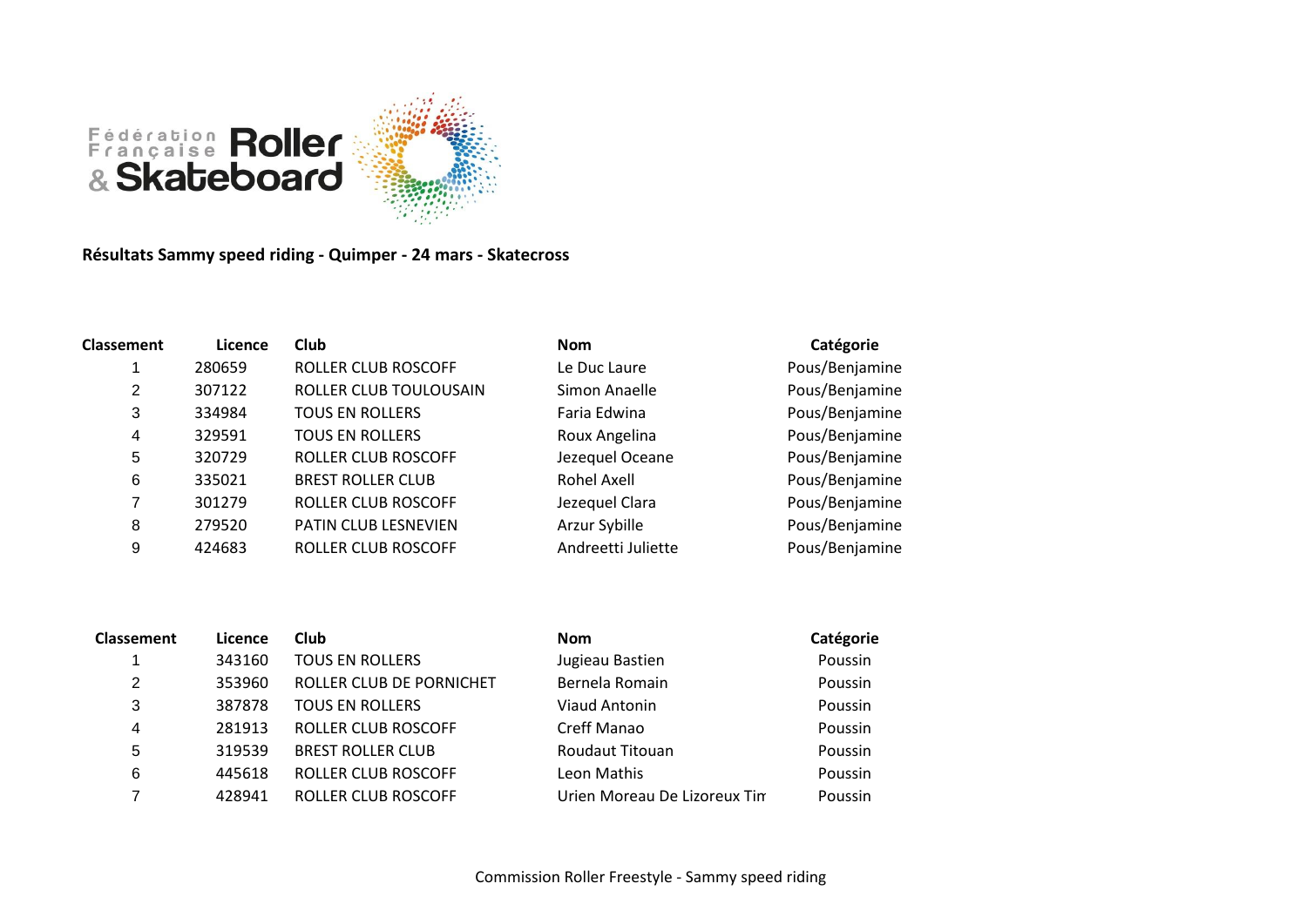| <b>Classement</b> | Licence | Club                                              | <b>Nom</b>             | Catégorie |
|-------------------|---------|---------------------------------------------------|------------------------|-----------|
|                   | 234024  | <b>ROLLER CLUB ROSCOFF</b>                        | <b>Grall Maxence</b>   | Benjamin  |
| 2                 | 357833  | <b>TOUS EN ROLLERS</b>                            | Auger Theo             | Benjamin  |
| 3                 | 393903  | <b>ROLLER CLUB ROSCOFF</b>                        | Mocaer Swann           | Benjamin  |
| 4                 | 304972  | ROLLING SK8 CLUB BIEVILLE BEUVILLE Bataille Timeo |                        | Benjamin  |
| 5                 | 336887  | <b>ROLLER CLUB ROSCOFF</b>                        | <b>Thepaut Antoine</b> | Benjamin  |
| 6                 | 315065  | <b>BREST ROLLER CLUB</b>                          | <b>Roudaut Mael</b>    | Benjamin  |
| 7                 | 269647  | ROLLER CLUB ROSCOFF                               | Roignant Leny          | Benjamin  |
| 8                 | 383007  | <b>TOUS EN ROLLERS</b>                            | Viaud Julien           | Benjamin  |
| 9                 | 396252  | $\mathbf{0}$                                      | <b>Frances Tuan</b>    | Benjamin  |
| 10                | 359944  | <b>ROLLER CLUB ROSCOFF</b>                        | Daridon Yael           | Benjamin  |
| 11                | 413657  | <b>ROLLER SPORT REZE</b>                          | <b>Bourhis Hector</b>  | Benjamin  |

| Classement | Licence | <b>Club</b>                  | <b>Nom</b>             | Catégorie |
|------------|---------|------------------------------|------------------------|-----------|
|            | 334998  | <b>TOUS EN ROLLERS</b>       | Faria Ornella          | M CJS F   |
| 2          | 307060  | <b>TOUS EN ROLLERS</b>       | <b>Baty Elea</b>       | M CJS F   |
| 3          | 347677  | ROLLER CLUB ROSCOFF          | Quillevere Celia       | M CJS F   |
| 4          | 266498  | ROLLER CLUB ROSCOFF          | Arzur Chimene          | M CJS F   |
| 5          | 281764  | ROLLER MAINE COEUR DE SARTHE | Jeandel Maeve          | M CJS F   |
| 6          | 210361  | ROLLER CLUB DE PORNICHET     | <b>Rocher Mathilde</b> | M CJS F   |
| 7          | 378873  | ROLLER CLUB DE PORNICHET     | Bernela Julie          | M CJS F   |
| 8          | 435081  |                              | Guillod Katia          | M CJS F   |
| 9          | 354021  | ROLLER CLUB ROSCOFF          | Sarkissian Eva         | M CJS F   |

| <b>Classement</b> | Licence | Club                     | Nom               | Catégorie |
|-------------------|---------|--------------------------|-------------------|-----------|
|                   | 304366  | TOUS EN ROLLERS          | Rabillard Joris   | Minime    |
|                   | 232187  | ROLLER CLUB DE PORNICHET | Van Hamme Titouan | Minime    |